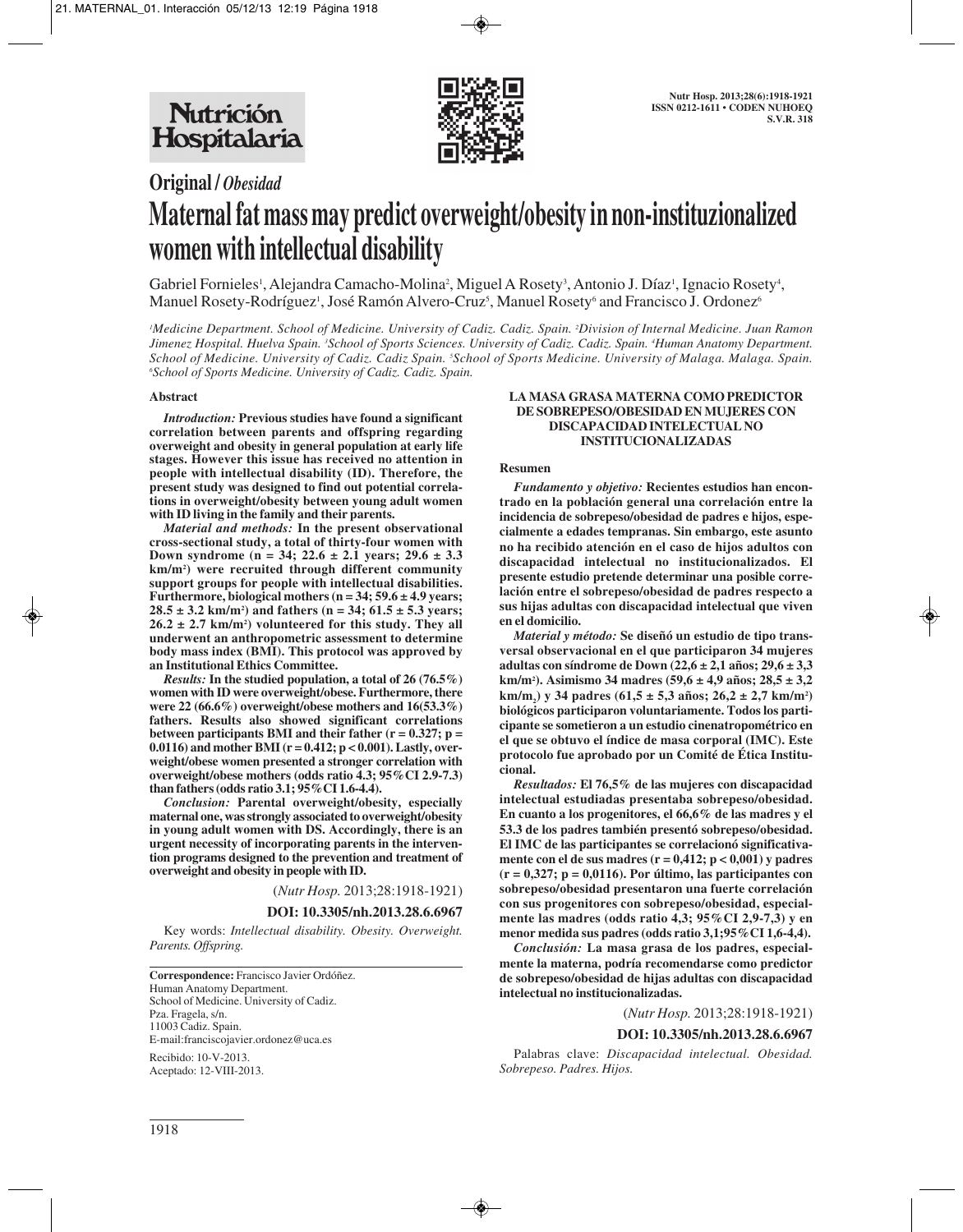## **INTRODUCTION**

A significant increase in the life expectancy of people with Down syndrome (SD) has been observed over the last decades. In a more detailed way, the number of individuals with Down's syndrome aged over 50 years has been predicted to increase by 200% between 1990 and 2010<sup>1</sup>. However, it has also caused a higher incidence of morbidity as they age which causes a significant rise in the cost of healthcare<sup>2</sup>. Many of these disorders have been associated with obesity, which is a major health problem for people with intellectual disability  $(ID)^{3,4}$  that, if undiagnosed, impose an additional but preventable burden of secondary disability<sup>5</sup>. Accordingly, an early identification should be useful for prioritizing primary or secondary preventive health strategies and planning long-term care for people with SD.

With regard to the general population, it is accepted that obesity tends to aggregate within families as a result of interaction between genetic and environmental factors. In a more detailed way, previous studies have found a significant correlation between parents and children regarding being overweight/ obese6,7. Similar significant associations have been also found with grandparents<sup>8</sup>.

However, this issue has received no attention in people with intellectual disability (ID). Therefore, the present study was designed to find out potential correlations between overweight/obese young adult women with ID and their parents. The rationale was that parental overweight or obesity may be recognized as an early marker of families at risk, allowing early healthy interventions before offspring become resistant to change.

## **Material and methods**

In the present observational cross-sectional study, a total of thirty-four women with Down syndrome  $(n =$ 34;  $26.2 \pm 2.1$  years;  $29.6 \pm 3.3$  km/m<sup>2</sup>) were recruited through different community support groups for people with intellectual disabilities and their families. All subjects met the following inclusion criteria: (1) Women (2) Young adults (18-30 years); (3) Premenopausal; (4) An intelligence quotient range of 50- 69, determined by Stanford-Binet Scale; (5) Living in the family. On the other hand, exclusion criteria were: (1) Participation in a training program in the last 6 months; (2) A concurrent medical condition in addition to a diagnosis of Down syndrome that might impact on body composition (i.e hypothyrodism). Furthermore, biological mothers (n = 34;  $59.6 \pm 4.9$  years;  $28.5 \pm 3.2$ km/m<sup>2</sup>) and fathers (n = 34;  $61.5 \pm 5.3$  years;  $26.2 \pm 2.7$ km/m2 ) volunteered for this study.

The following equation was used to calculate the Body Mass Index (BMI = weight  $(kg)/height$  (m)<sup>2</sup>) being expressed as kg/m2 . Height was determined with

an accuracy of 0.1 cm by precision stadiometer. Body weight was assessed with an accuracy of 0.1 kg using an electronic balance. According to the International Obesity Task Force (IOTF), overweight and obesity were defined as  $25 \geq \text{BMI} < 30 \text{ kg/m}^2$  and BMI  $\geq 30$ kg/m<sup>2</sup> respectively.

The present research has been conducted in full accordance with ethical principles, including the World Medical Association Declaration of Helsinki (version, 2002). Written informed consent was obtained from all participants. Further, this protocol was approved by an Institutional Ethics Committee.

SPSS procedures (SPSS Inc, Chicago, US) were used for data analysis. The Shapiro-WIlk test was used to assess whether data of BMI were normally distributed. Accordingly, Pearson's "r" correlation coefficient was also determined between BMI of women with ID and their parents. Furthermore, logistic regression analysis was run with BMI of the women with SD as dependent variable and BMI of mothers and fathers as independent variables. In this respect, odds ratio (OR) was determined as a measure of risk factor for being overweight or obese. For all tests, statistical significance was set at an alpha level of 0.05.

## **Results**

In the studied population, a total of  $26$  (76.5%) women with ID were overweight/obese. Furthermore, there were 22 (64.7%) overweight/obese mothers and 16 (52.9%) fathers.

In a more detailed way, in the group of overweight/ obese women with SD, there were 80% overweight/ obese mothers and 68.1% fathers. In the group of normal weight women with SD, there where 25% overweight/obese mothers and 12.5% fathers.

Lastly, results also showed significant correlations between participants BMI and their father  $(r = 0.327; p$  $= 0.0116$ ) and mother BMI (r = 0.412; p < 0.001). Similarly, overweight/obese women presented a stronger correlation with overweight/obese mothers (OR 4.0; 95%CI 2.8-6.6) than fathers (OR 3.2; 95%CI 1.6-4.4).

## **Discussion**

Despite a previous study from 90 s concluded obesity was significantly associated with living in the family home compared to supervised community units<sup>9</sup>, the correlation between the BMI of individuals with ID and the BMI of their parents has not been thoroughly studied. Accordingly, to the best of our knowledge, the present study was the first to find out significant correlations between parents and young adult women with ID in overweight/obesity.

As was hypothesized, having parents, especially mothers, who are overweight or obese, may increase the risk of women with DS of being overweight or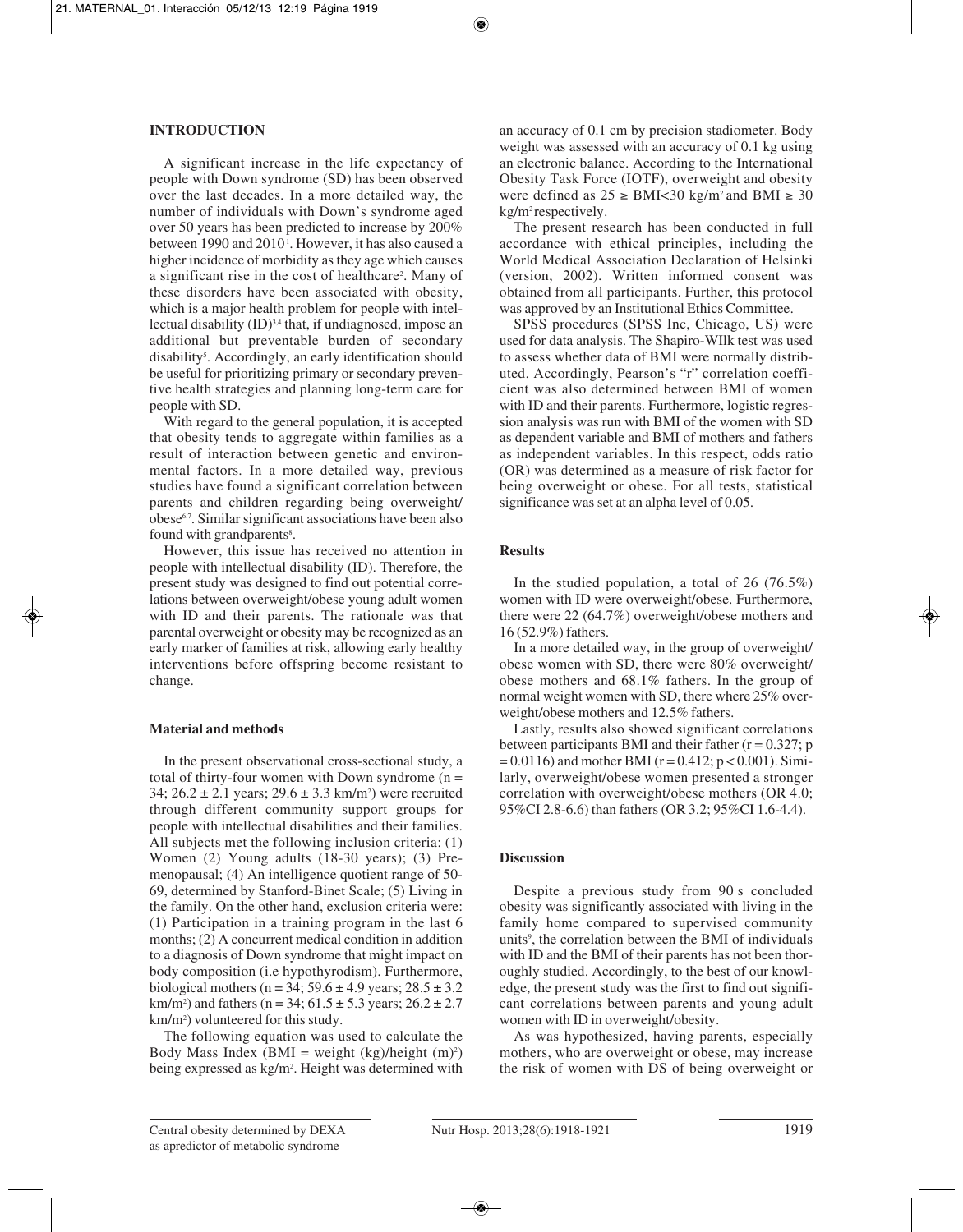obese too. Similar results have been previously published in children<sup>6</sup> and adolescents<sup>7</sup> without intellectual disability. In fact, the latter authors reported that the impact of parental BMI on the severity of obesity in children is strengthened as the child grows into adolescence7 . Furthermore, several twin studies have concluded that genetic factors influencing weight, BMI and body size become more apparent from birth to early adulthood<sup>10</sup>. In a more detailed way, Magarey et al.11 concluded that the risk of overweight at 20 yearsold increased further with increasing weight status of parents. Despite these studies focused on general population found that during adolescence the parental impact on daily life declines, there is an urgent need to specifically study cohorts of people with intellectual disability.

In a more detailed way, a stronger and earlier relationship between higher maternal concern and child weight than between father and child weight has been seen in previous population-based studies<sup>12,13</sup>. Consistent with this observation, a second key finding of the current study was that these results were maintained at early adulthood in women with DS given that they showed a stronger correlation with overweight/obese mothers. These findings may indicate the key role of the mother in obesity prevention given their higher influence in the family food environment $14$ .

However, O'Neill et al.<sup>15</sup> found that parents employed certain controlling feeding practices more frequently for children with DS than for children without DS and that these practices were associated with differences in BMI. It was suggested that excessive control in feeding trains children to ignore hunger and satiety cues, exacerbating obesity-proneness. Despite this model was derived from research focused on non-disabled children<sup>16</sup> based on the premise that parents are more likely to impose control in feeding when they perceive their offspring to be at risk of becoming obese, it was also appropriate for children with Down syndrome<sup>15</sup>.

Furthermore, Jobling and Cuskelly<sup>17</sup> found young people with DS and their families had a limited knowledge of most aspects of healthy eating and pointed to a gap in the preparation of these young people for independent living.

As was previously reported in general population<sup>6,7,13</sup>, our results also suggested that parental overweight or obesity should be recognized as an early marker of families at risk. This is concerning, given that the adverse effects of obesity can be ameliorated if discovered in a timely fashion by using adapted strategies<sup>18</sup>. In this respect, exercise programs have significantly improved body composition in people with DS19. Furthermore regular exercise positively affects the overall health of adults with DS, thereby increasing the quality of life and prolonging the years of healthy life for these individuals<sup>20-23</sup>.

However, in order to promote sustainability of these healthy programs it is necessary to explore the facilitators and barriers to physical activity for this group. Recent studies have found that support people, such as parents, play a key role as facilitators to physical activity in people with Down syndrome24. Therefore, it would be essential targeting not only participants but also their parents, caregivers, educators, etc. in order to give them the confidence to continue exercising after the trial finishes.

Finally, the present study had some limitations that should be considered too. A possible limitation of our study is the low sample size, which may decrease its external validity. We decided to limit our investigation to female subjects and therefore only a small number of participants could be recruited. Accordingly, there is a clear need for future studies with male adults and larger sample sizes. These studies should be also focused on peers at early life stages in whom, improvements in health behaviors, should be a priority before they become resistant to change. Furthermore, the present analysis did not examine food intake and/or physical activity measures so that future studies assessing these parameters are still required.

On the other hand, a major strength was that both participant parents were included in this design in contrast to previous studies that included one guardian per each participant<sup>25</sup>. Furthermore we directly measured both parents were measured by the same long-experienced researcher, given that previous epidemiological studies found that self-reports are known to underestimate the BMI given that heights are generally overestimated while weights are underestimated<sup>7</sup>. In this respect, Wardle et al.<sup>26</sup> also concluded that the underestimation of the BMI is greater in obese parents than for normal weight subjects.

It was concluded that parental overweight/obesity, especially the maternal one, was strongly associated to overweight/obesity in young adult women with DS. Accordingly, there is an urgent necessity of incorporating parents in the intervention programs designed to the prevention and treatment of overweight/obesity in people with ID.

# **Acknowledgement**

Authors gratefully acknowledge financial support (Exp Nº211/10) by Women's Institute (Ministry of Health and Consumer Affairs, Spanish Government).

## **References**

- 1. Baird AP, Sadovnick AD. Life expectancy in Down syndrome adults. *Lancet* 1988; 2:1354-6.
- 2. Tenenbaum A, Chavkin M, Wexler ID, Korem M, Merrick J. Morbidity and hospitalizations of adults with Down syndrome. *Res Dev Disabil* 2012; 33: 435-41.
- 3. De Winter CF, Magilsen KW, van Alfen JC, Penning C, Evenhuis HM. Prevalence of cardiovascular risk factors in older people with intellectual disability. *Am J Intellect Dev Disabil* 2009; 114: 427-36.